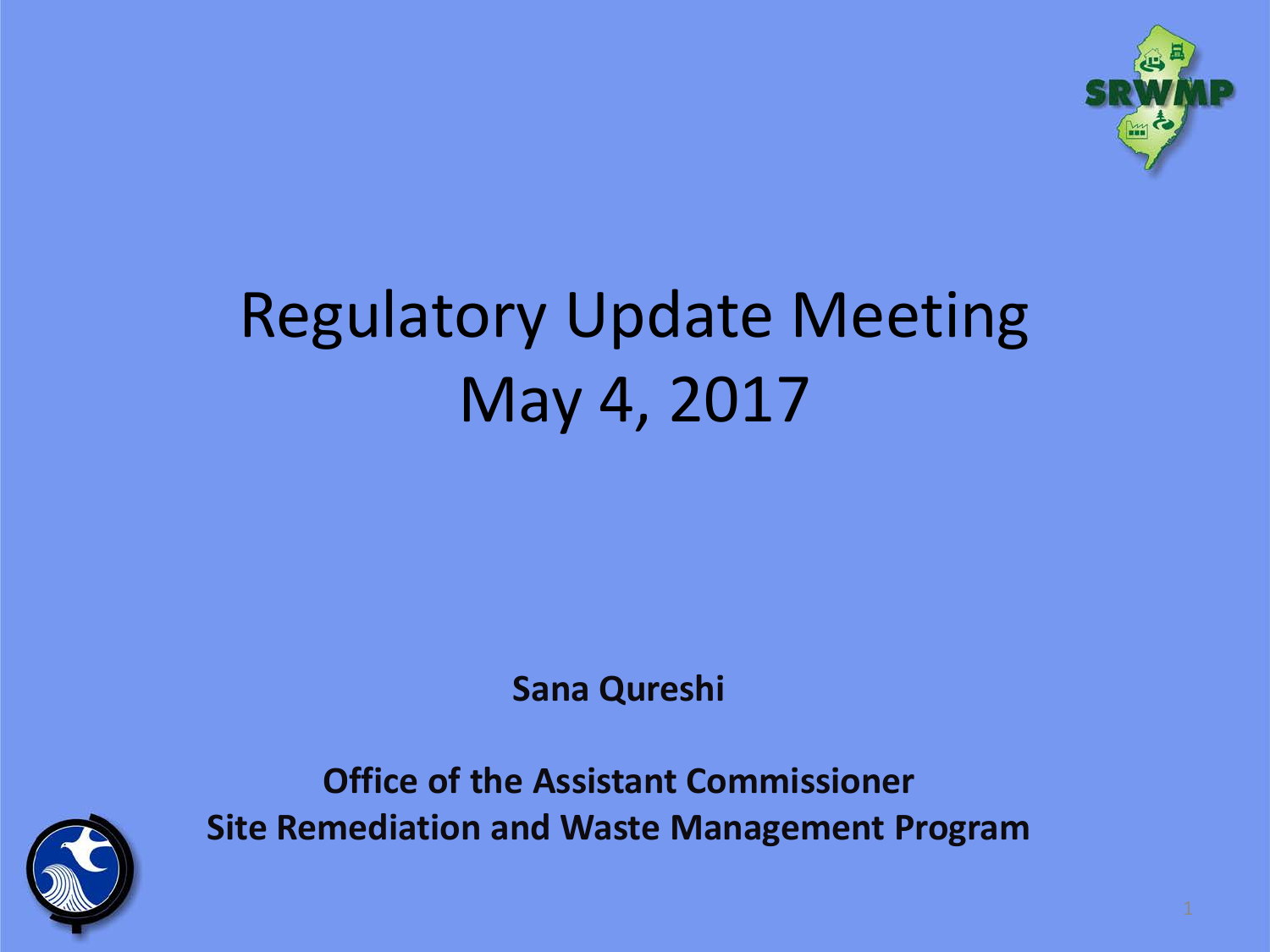# **Topics**



- Metrics
- Program Initiatives
- Technical Guidance Development Update
- Regulatory Update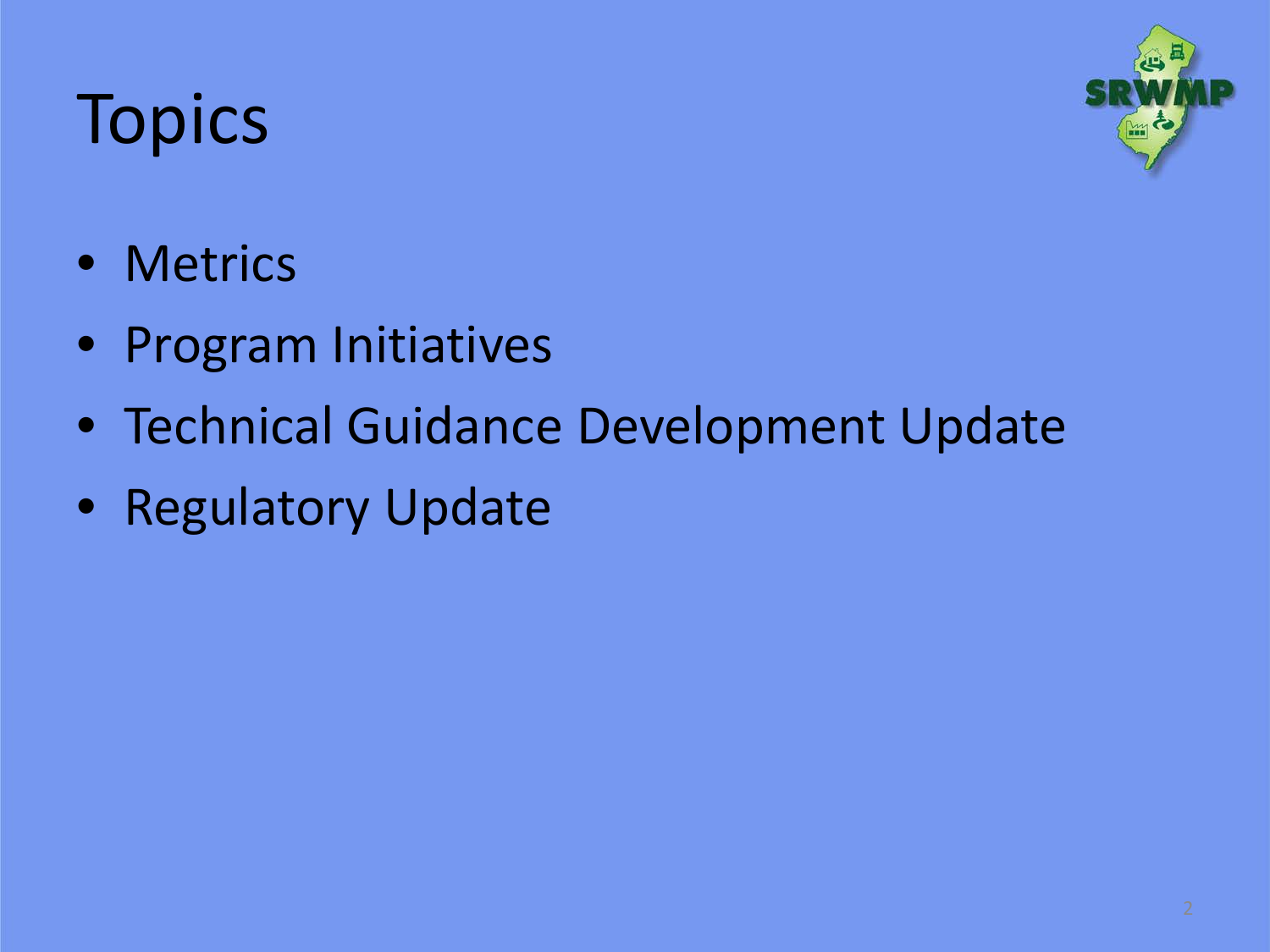## Active, New, and Closed Cases (2011-2016)



| Year           | <b>Total Active</b> | <b>Total New</b> | <b>Total Closed</b> |  |
|----------------|---------------------|------------------|---------------------|--|
| <b>CY 2011</b> | 15,065              | 6,140            | 4,360               |  |
| <b>CY 2012</b> | 14,369              | 9,612            | 4,735               |  |
| <b>CY 2013</b> | 14,577              | 5,287            | 4,236               |  |
| <b>CY 2014</b> | 13,795              | 4,928            | 5,036               |  |
| <b>CY 2015</b> | 14,245              | 6,140            | 4,360               |  |
| <b>CY 2016</b> | 14,357              | 5,129            | 4,540               |  |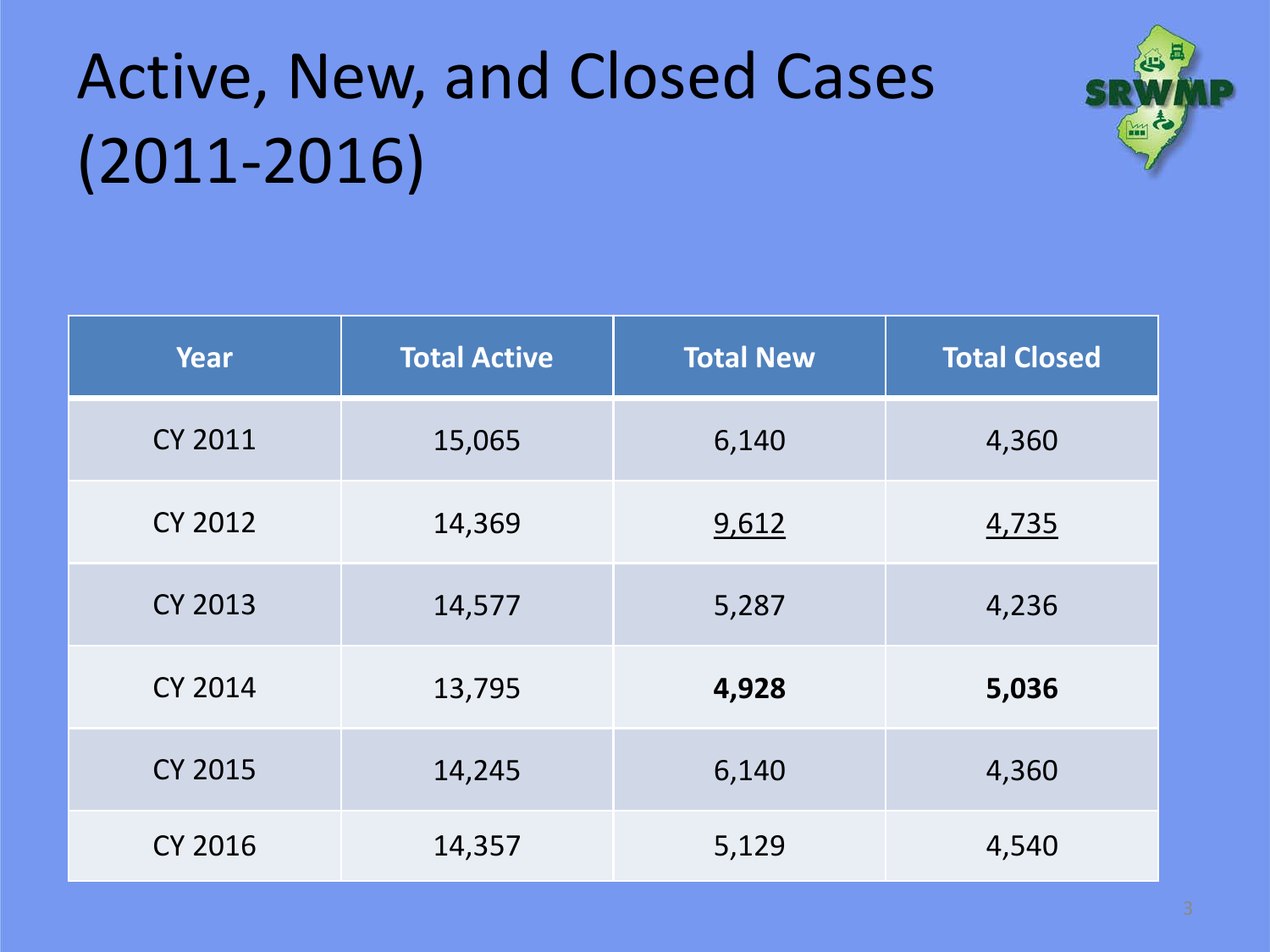# RAOs (2011-2016)



#### Total Number of RAOs by Calendar Year

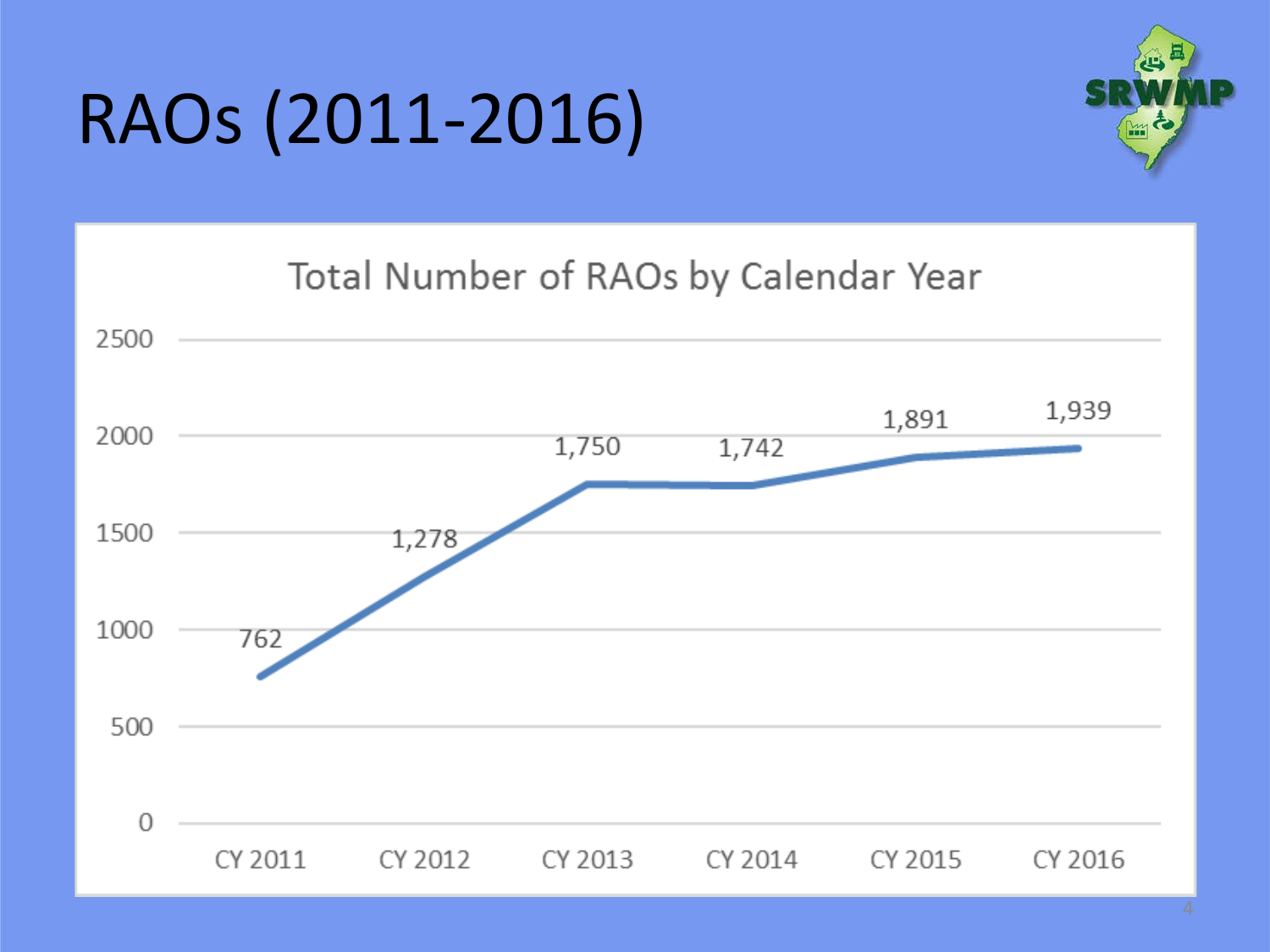## Comprehensive Report First Quarter



| <b>Total Number of Active Cases in SRP</b>                       |      |  |
|------------------------------------------------------------------|------|--|
|                                                                  |      |  |
| <b>Total Number of Active LSRP Cases in SRP</b>                  |      |  |
|                                                                  |      |  |
| <b>Total Number of Active LSRP Cases with LSRP Retained</b>      | 9190 |  |
|                                                                  |      |  |
| Total Number of Active UHOT Cases in SRP                         | 880  |  |
|                                                                  |      |  |
| Total Number of Active Publicly Funded Cases in SRP              | 866  |  |
|                                                                  |      |  |
| Total Number of Active Unknown Source Cases in SRP               |      |  |
|                                                                  |      |  |
| <b>Total Number of Active Traditional Oversight Cases in SRP</b> | 325  |  |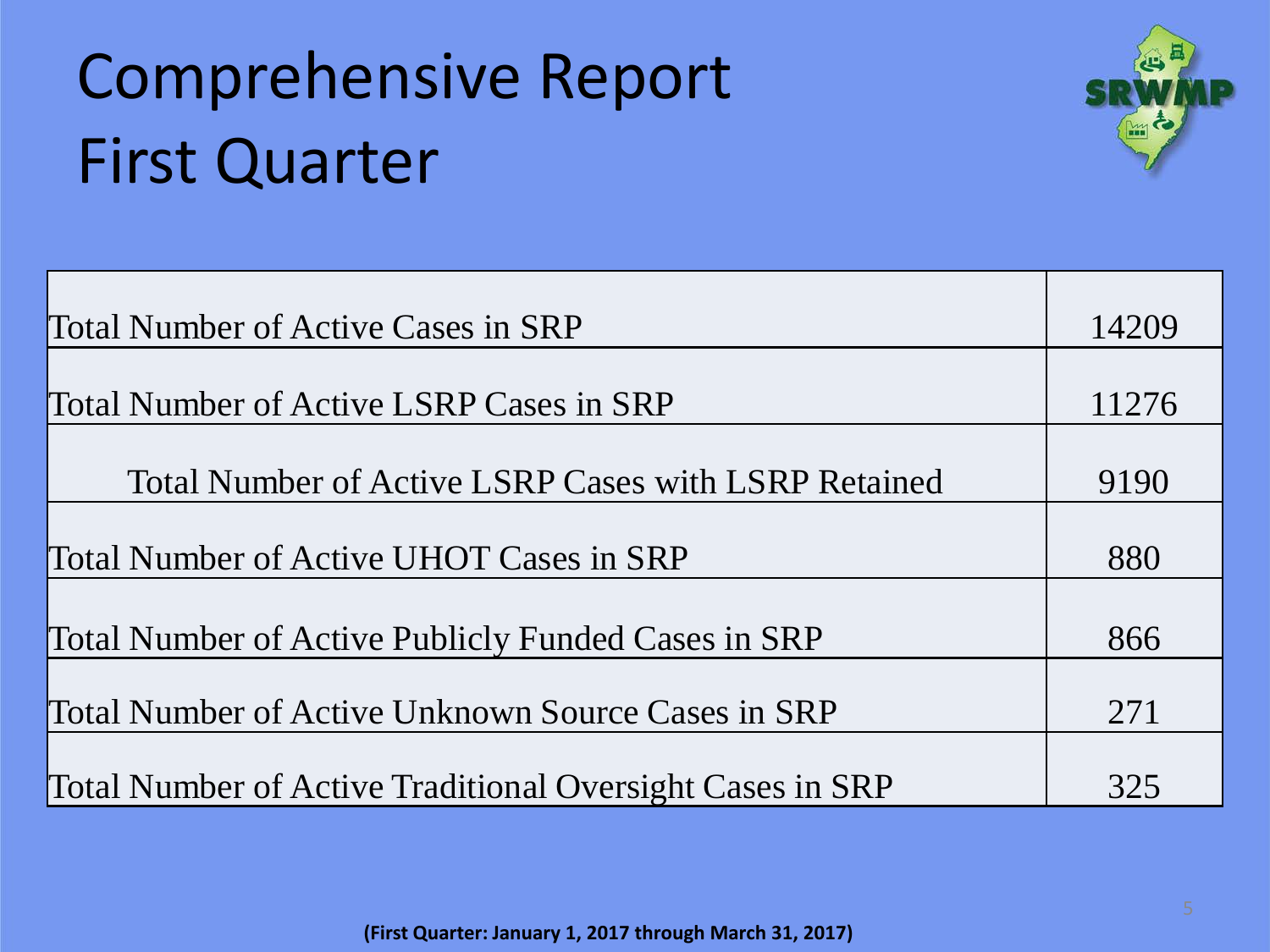#### IECs and VCs



|                                           | $Apr-17$ |  |
|-------------------------------------------|----------|--|
| <b>Active IECs/VCs Cases</b>              | 486      |  |
| <b>Active LSRP Cases</b>                  | 206      |  |
| <b>Active PF Cases</b>                    | 252      |  |
| <b>Active Traditional Oversight Cases</b> | 28       |  |
|                                           |          |  |
| Closed IEC/VCs Cases                      | 691      |  |
| <b>Closed LSRP Cases</b>                  | 462      |  |
| <b>Closed PF Cases</b>                    | 228      |  |
| <b>Closed Traditional Oversight Cases</b> |          |  |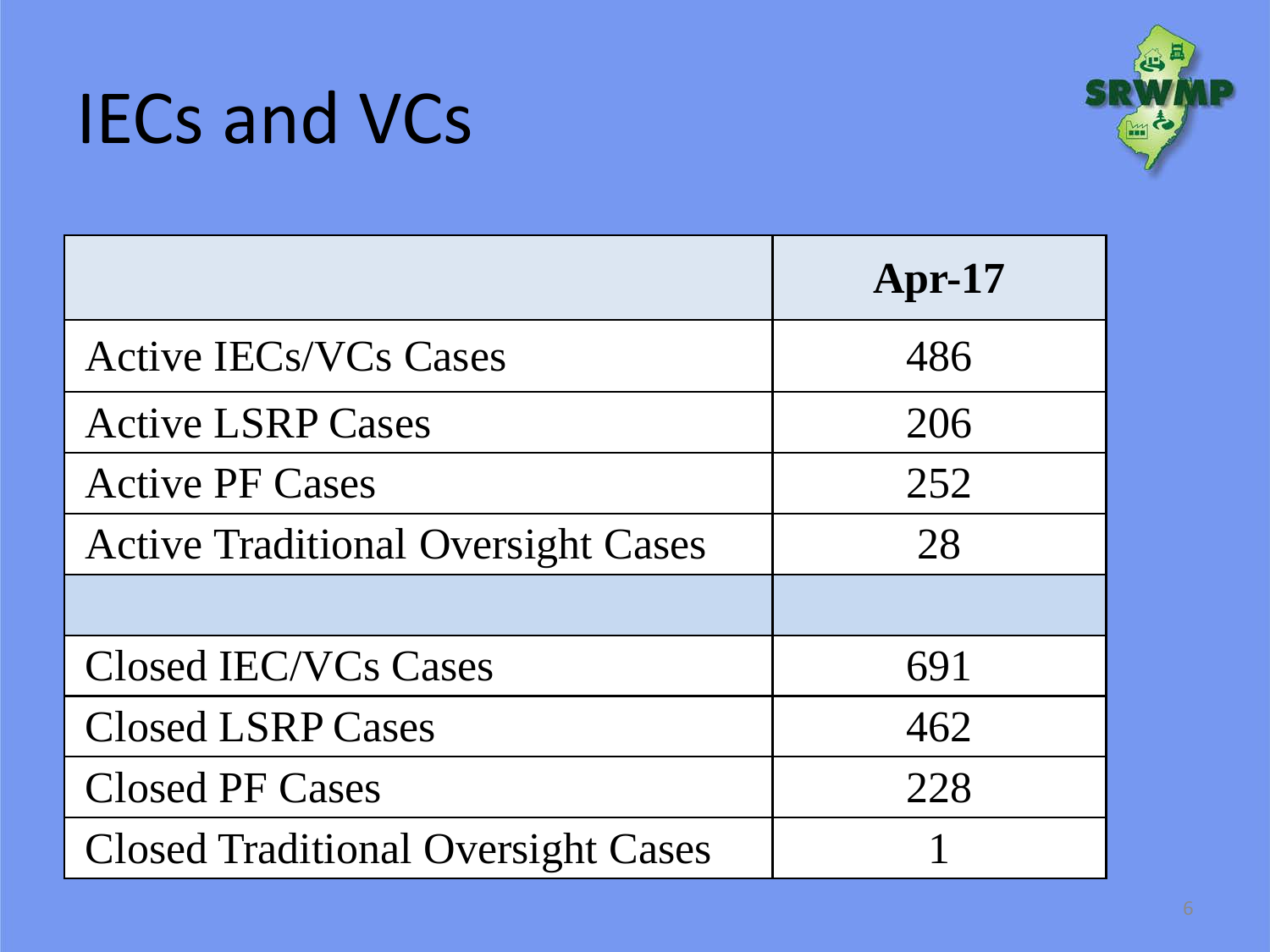#### Vapor Control Remediation IEC Unit – 609-530-2461







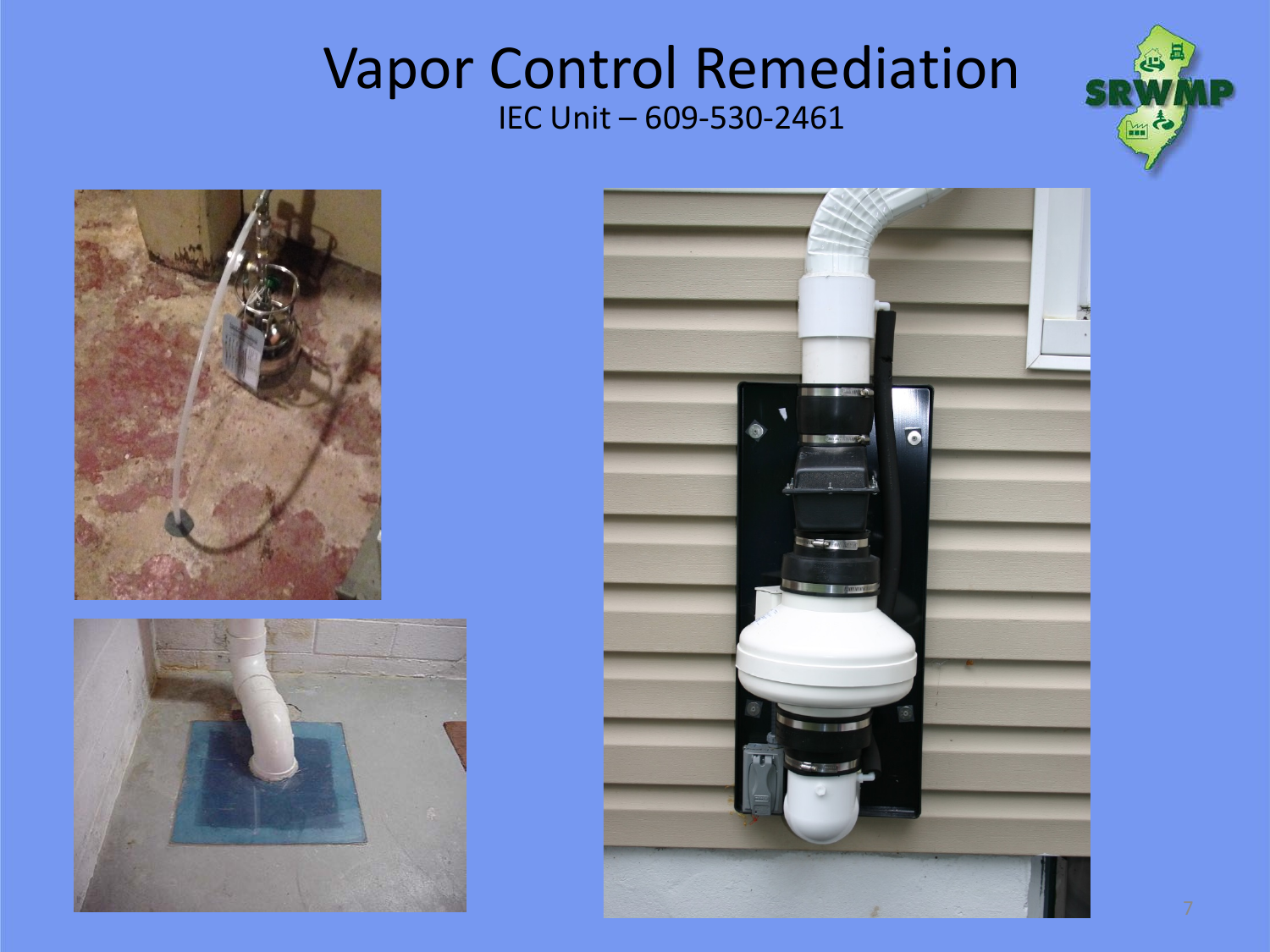## Direct Oversight



- Remediate as DEP directs, using an LSRP
- Do a feasibility study
- Implement remedy the DEP selects
- Submit public participation plan- 30 days
- Submit remediation cost review- 60 days
- Establish Remediation Trust Fund- 90 days
- DEP must approve disbursements
- Pay RFS surcharge

Duty Officer of the Bureau of Enforcement and Investigations can be reached at (609) 633-1480.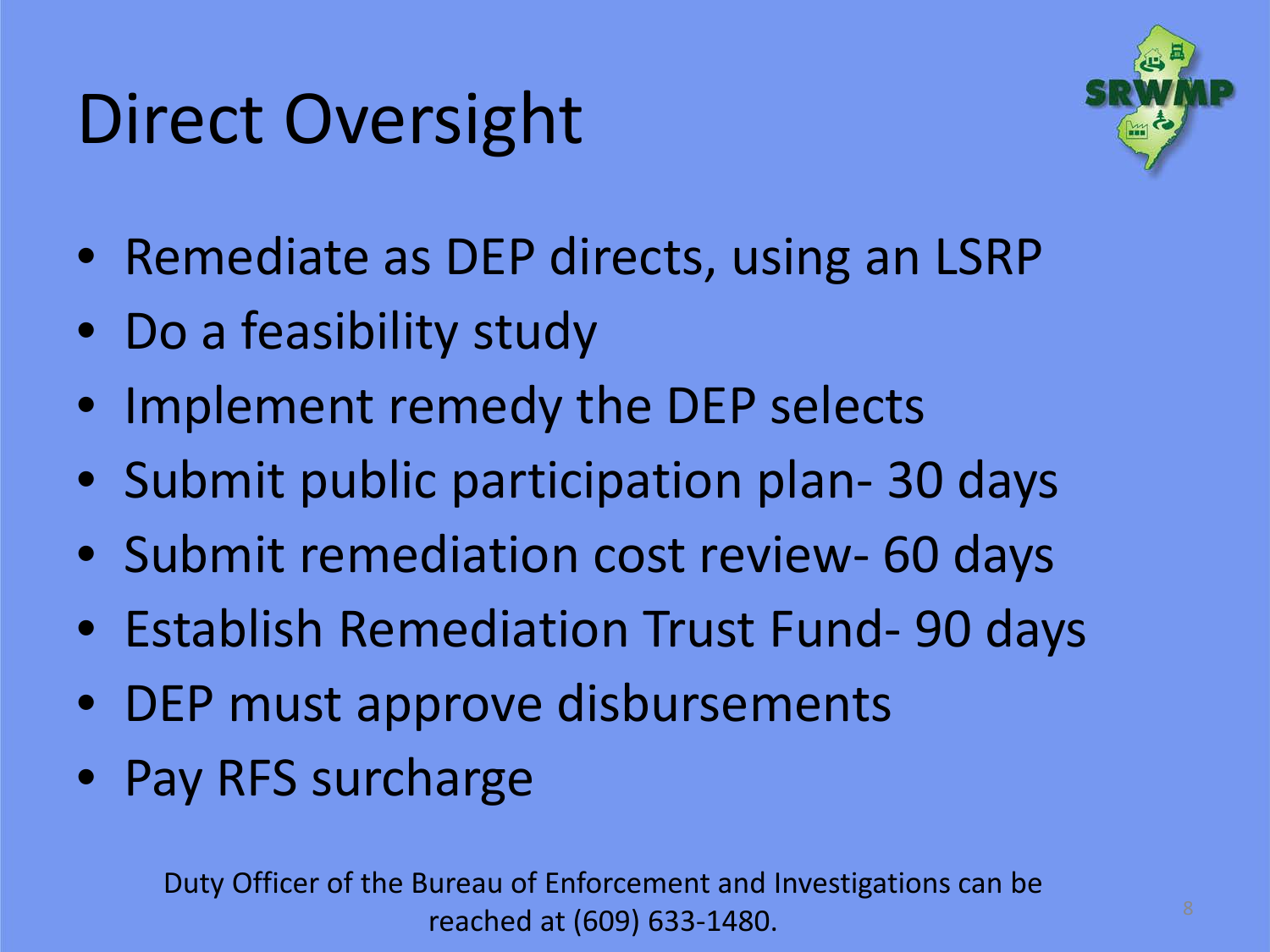# Direct Oversight Adjustments



- A party can earn certain adjustments to Direct Oversight.
	- Must be willing to remediate
	- Comply with the Direct Oversight requirements
	- Settle violations with payment of penalty
- Pre-purchaser ACOs

Duty Officer of the Bureau of Enforcement and Investigations can be reached at (609) 633-1480.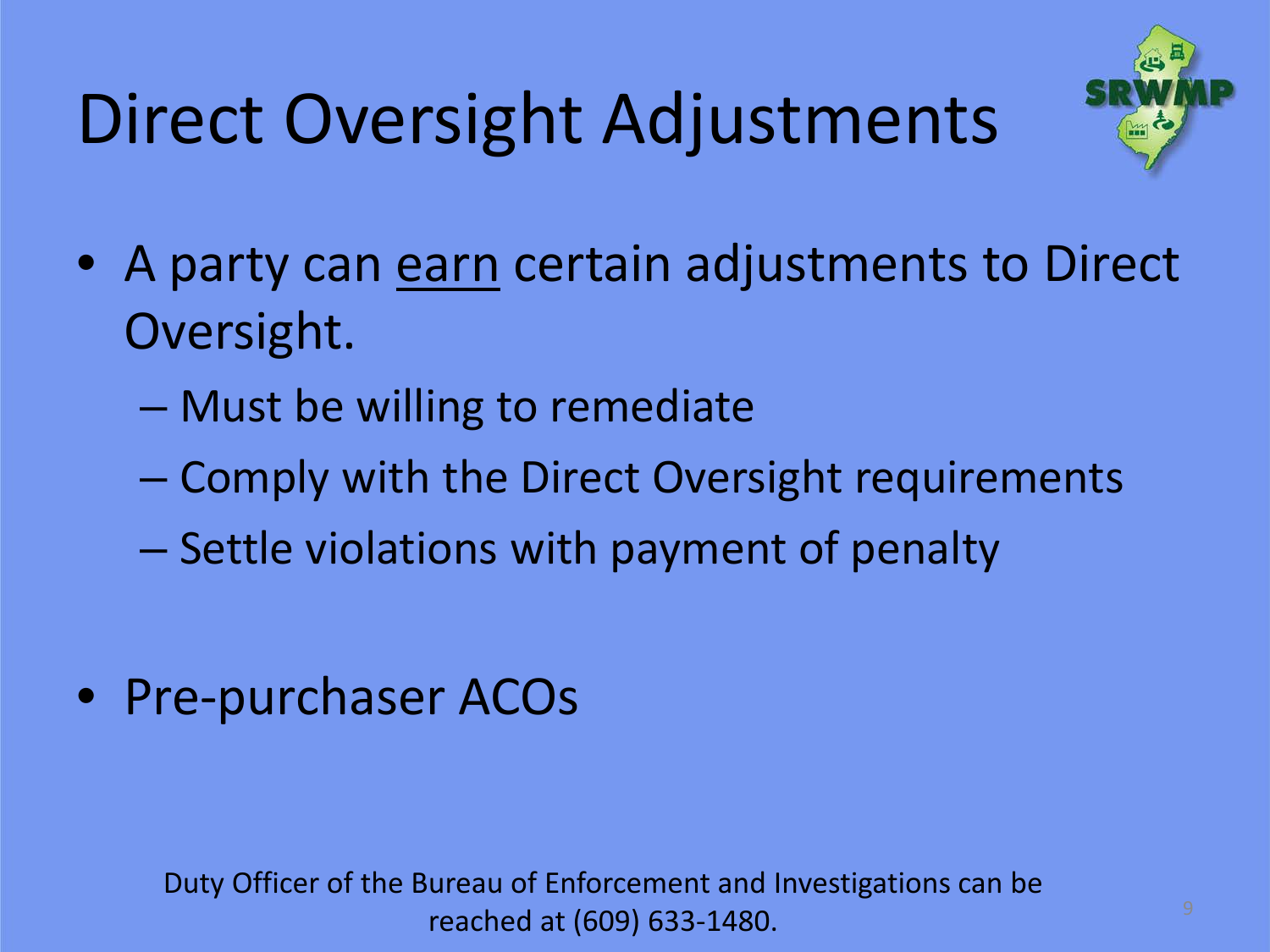## Compliance Assistance & Enforcement



- Over 81,000 phone calls and emails (2009 to present)
- 5,889 cases processed
	- 1,144 progressed to Enforcement
- Traditional Enforcement
	- 497 cases brought into compliance w/o enforcement action
	- 140 Enforcement Actions issued
	- Over \$5.8 Million in penalties assessed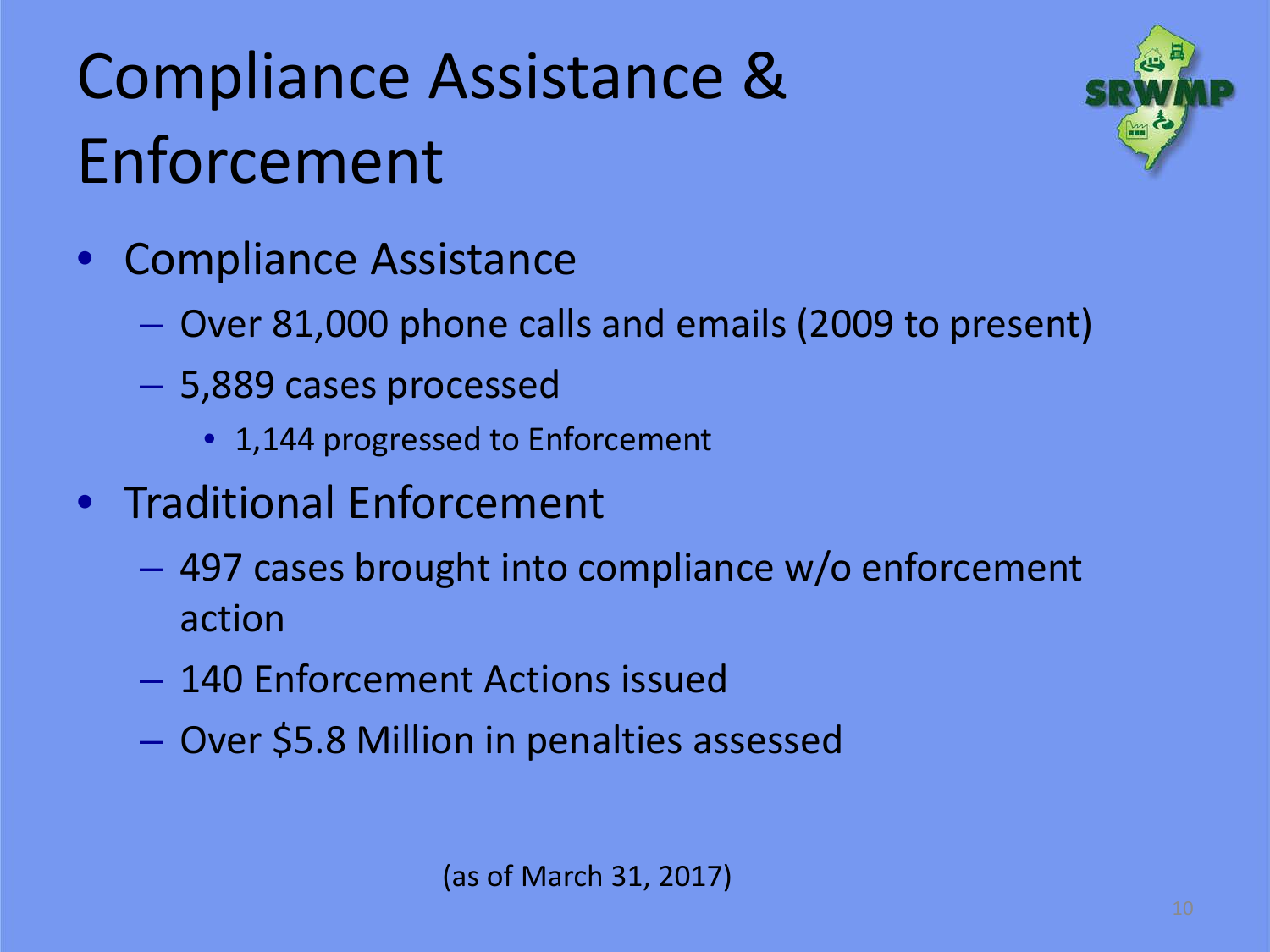# Municipal Ticketing Program



- If a remediation deadline is missed:
	- A compliance officer files a summons
	- Municipal court issues the summons and sets a court appearance date.
	- DAG sends a letter to the defendant offering to settle the violation
	- If a settlement cannot be reached, the case goes to trial in municipal court.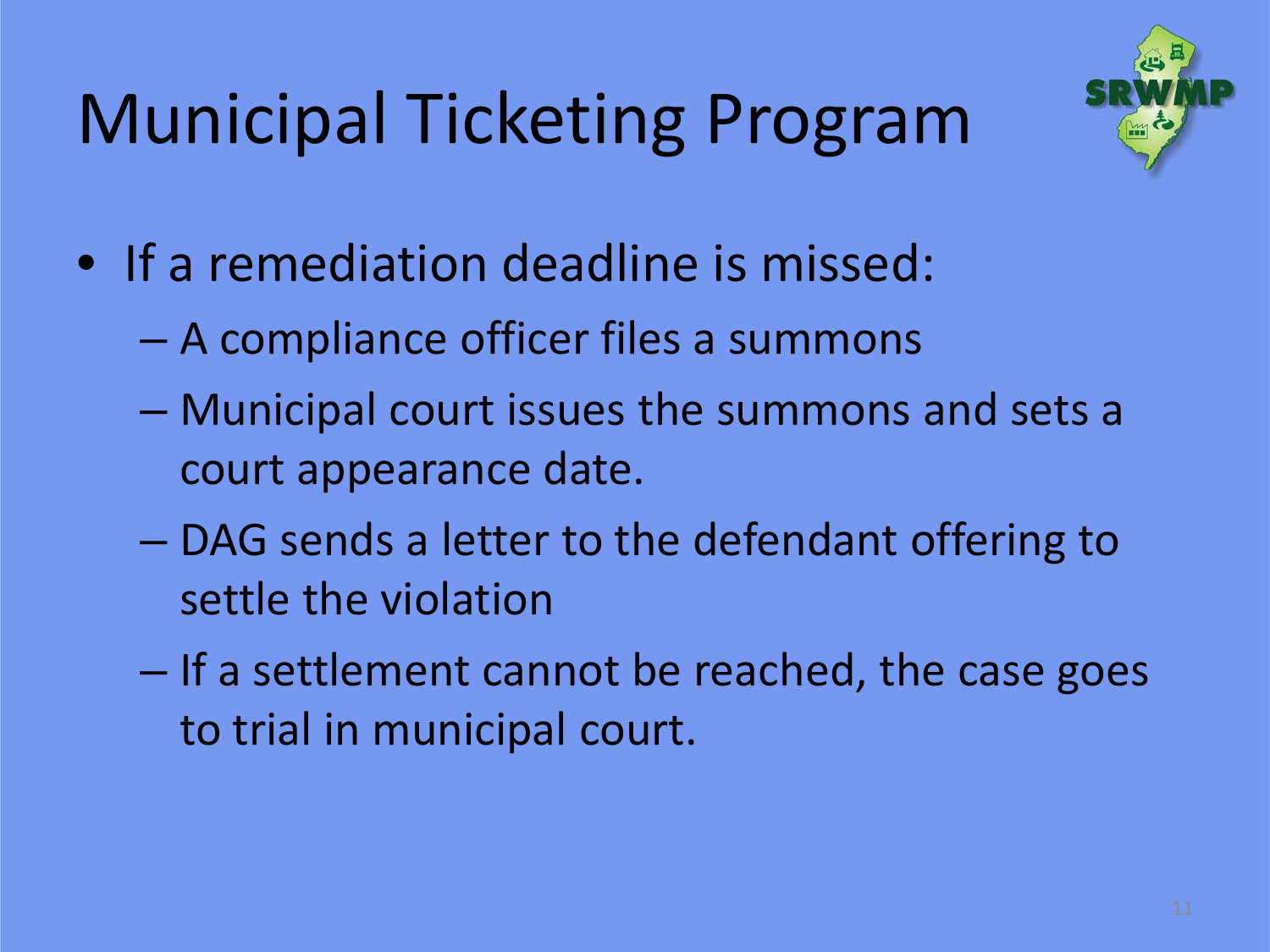#### Enforcement Initiatives

|    | COUNT LD.<br>2段出りに<br>COMPLAINT NUMBER                                                                                                                                                          |
|----|-------------------------------------------------------------------------------------------------------------------------------------------------------------------------------------------------|
|    |                                                                                                                                                                                                 |
|    | 石本<br><b>Pregse Paint</b>                                                                                                                                                                       |
|    | Defendant's Mame: First<br>Initial<br>تنما                                                                                                                                                      |
|    | Addrasa<br>City                                                                                                                                                                                 |
|    | State<br>Zip Code<br>Talaphane                                                                                                                                                                  |
|    | Mo.<br>Birth<br>Day<br>Yr.<br>Sex<br>Eyüs<br>Weight<br>Resiriztions<br>Height<br>Dote                                                                                                           |
|    | Driver's<br>Lic. No.<br>Stola                                                                                                                                                                   |
|    | Exp. Data<br>STATE OF NEW JERSEY                                                                                                                                                                |
|    | 55:<br>COUNTY OF                                                                                                                                                                                |
|    | Complaining Witness:<br>D-locuil<br>иł                                                                                                                                                          |
| Z. | (Identify Days /Agency Represented) (Bodgs Mo.)<br><sup>aaw Residing at</sup> –                                                                                                                 |
|    | 双 by cartification or on ooth, says that to the best of his/her knowledge or informatio<br>and and belief, the named defendant on or about the Monthly                                          |
|    | Yeor<br><b>Day</b><br>Time<br>டிங∈<br>1). COUNTY OF<br>NJ. did commit the                                                                                                                       |
|    | S following ottense.                                                                                                                                                                            |
| ē  |                                                                                                                                                                                                 |
|    | in violation of (one charge only)<br>(Statute, Regulation or Ordinance Number)                                                                                                                  |
|    | <b>LOCATION</b><br>Describe Location<br>OF OFFENSE                                                                                                                                              |
|    | OATH: Subscribed and swom to before<br>CERTIFICATION: I certify that the fore<br>going statements made by me are true                                                                           |
|    | Fam aware that if any of the foregoing<br>statements mode by me are willfull<br>false, I am subject to punishment,                                                                              |
|    | ORI<br>(Signature of Complaining Witness)                                                                                                                                                       |
|    | (Dote)<br>(Signature of Person Administering Oeth)<br>(Signature of Complaining Witness)                                                                                                        |
|    | ROBABLE CAUSE DETERMIN                                                                                                                                                                          |
|    | <b>COURT USE ONLY</b><br>LAW/CODE ENFORCEMENT USE ONLY<br>Probable cause is found for the issuance                                                                                              |
|    | J<br>of this Complaint-Summons<br>The complaining witness is a low<br>exforcement officer or a code enforcement<br>afficer with territorial and subject matter<br>Yes                           |
|    | (Signature of Judicial Officer)<br>$N_{\text{F}}$<br>jurisdiction and a judicial probable cause<br>determination is not required prior to the<br>issuance of this Complaint-Summons.<br>CO That |
|    | $\blacksquare$<br>(Signature of Judge)<br>YOU ARE HEREBY SUMMONED TO APPEAR                                                                                                                     |
|    | BEFORE THIS COURT TO ANSWER THIS COMPLAINT. IF YOU FAIL TO APPEAR ON THE DATE<br>AND AT THE TIME STATED, A WARRANT MAY BE ISSUED FOR YOUR ARREST.                                               |
|    | <b>NOTICE TO APPEAR</b>                                                                                                                                                                         |
|    | $\overline{\Delta \lambda}$<br>COURT APPEARANCE<br>COURT Month<br>Day<br>Year<br>Time<br>REQUIRED<br>DATE .<br>FМ                                                                               |
|    | (Signature of Person Issuing Summons)<br>(Data Summons Issued)                                                                                                                                  |
|    | SF (September, 200<br>Court's Copy                                                                                                                                                              |

• Ticketing

- 59 Issued, at 41 sites
- \$175,950 in penalties

- Batch NOVs- Automating the process
- Roll into ticketing initiative

(as of March 31, 2017)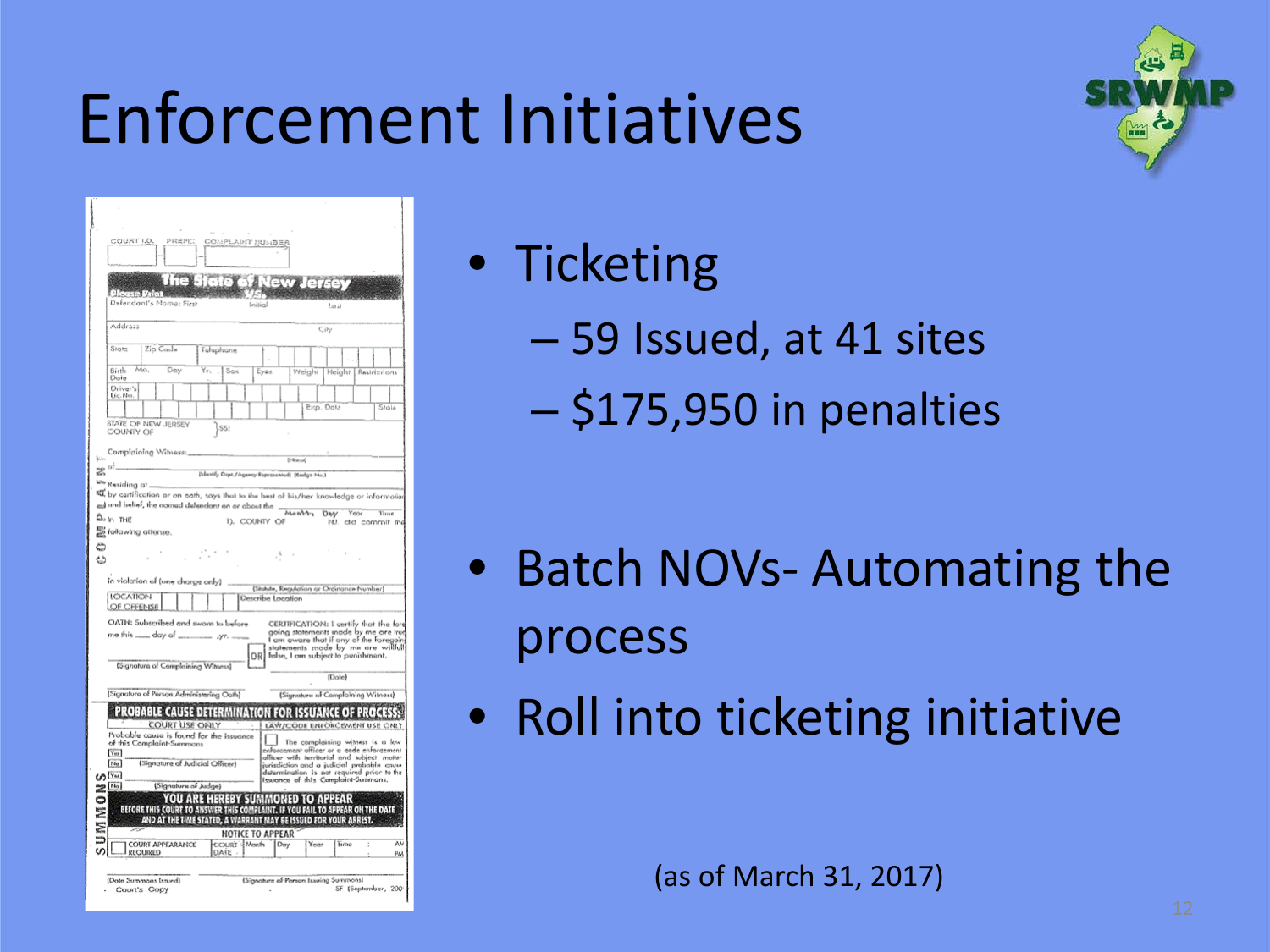#### Round II Technical Guidance Committees



|                                                  | Committee<br><b>Start</b> | Draft Issued<br>Comment<br><b>Period Start</b> | Comment<br>Period End | <b>Final Doc</b><br>posted    | <b>Training Date</b>    |
|--------------------------------------------------|---------------------------|------------------------------------------------|-----------------------|-------------------------------|-------------------------|
| <b>Capping</b>                                   | Sept. 2012                | 3/11/2014                                      | 4/22/2014             | 7/14/2014                     | 11/20/2014              |
| <b>Catastrophic Events</b>                       | Jan. 2014                 | 12/29/2015                                     | 2/9/2016              | 6/2016                        | 6/14/2016               |
| <b>Child Care Centers</b>                        | <b>April 2013</b>         | 6/17/2015                                      | 7/29/2015             | 2/2017                        | 3/1/2017                |
| <b>Commingled Plume</b>                          | Sept. 2012                | 7/13/2016                                      | 8/24/2016             | 4/2017                        | <b>May 16!</b>          |
| <b>GW Discharge to SW</b>                        | Sept. 2012                | 6/9/2015                                       | 7/21/2015             | 1/19/2016                     | 2/23/2016               |
| <b>Off-Site Source</b>                           | Sept. 2012                | 9/17/2014                                      | 10/29/2014            | 4/28/2015                     | 6/2/2015                |
| <b>Historically Applied</b><br><b>Pesticides</b> | Sept. 2012                | 7/16/2014                                      | 8/27/2014             | 12/2015<br>Ver. 2.0<br>8/2016 | 3/3/2016                |
| <b>Performance</b><br><b>Monitoring</b>          | Sept. 2012                | 9/22/2016                                      | 11/3/2016             |                               | Summer 2017 Summer 2017 |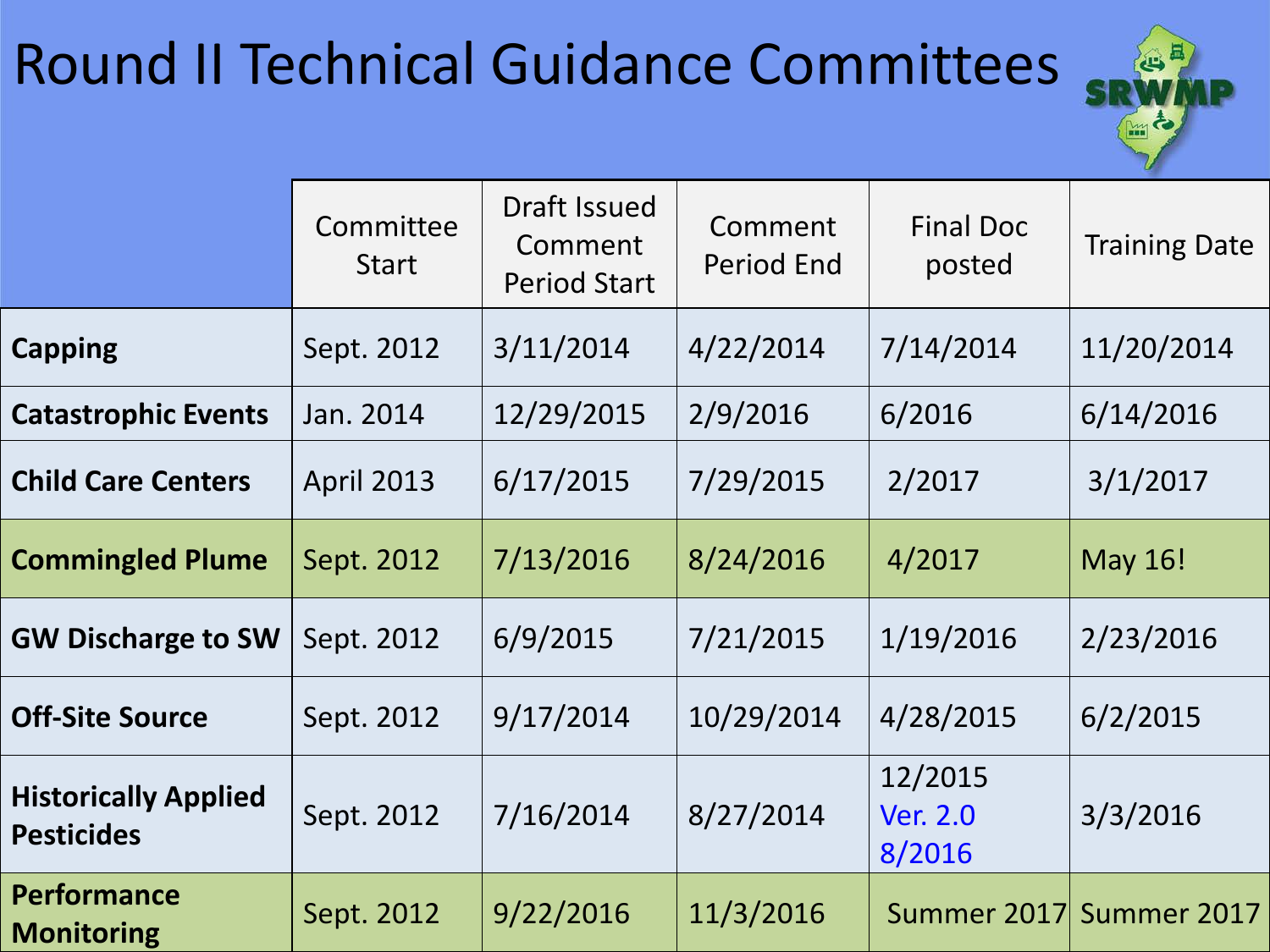## Regulatory Update



- New Chapter 26F: Heating Oil Tank System Remediation Rules
- Amendments to ARRCS, Tech Regs, NJPDES and UST rules related to Chapter 26F
- Legacy Landfill Law Proposal published in register August 15, 2016; Adoption by August 2017